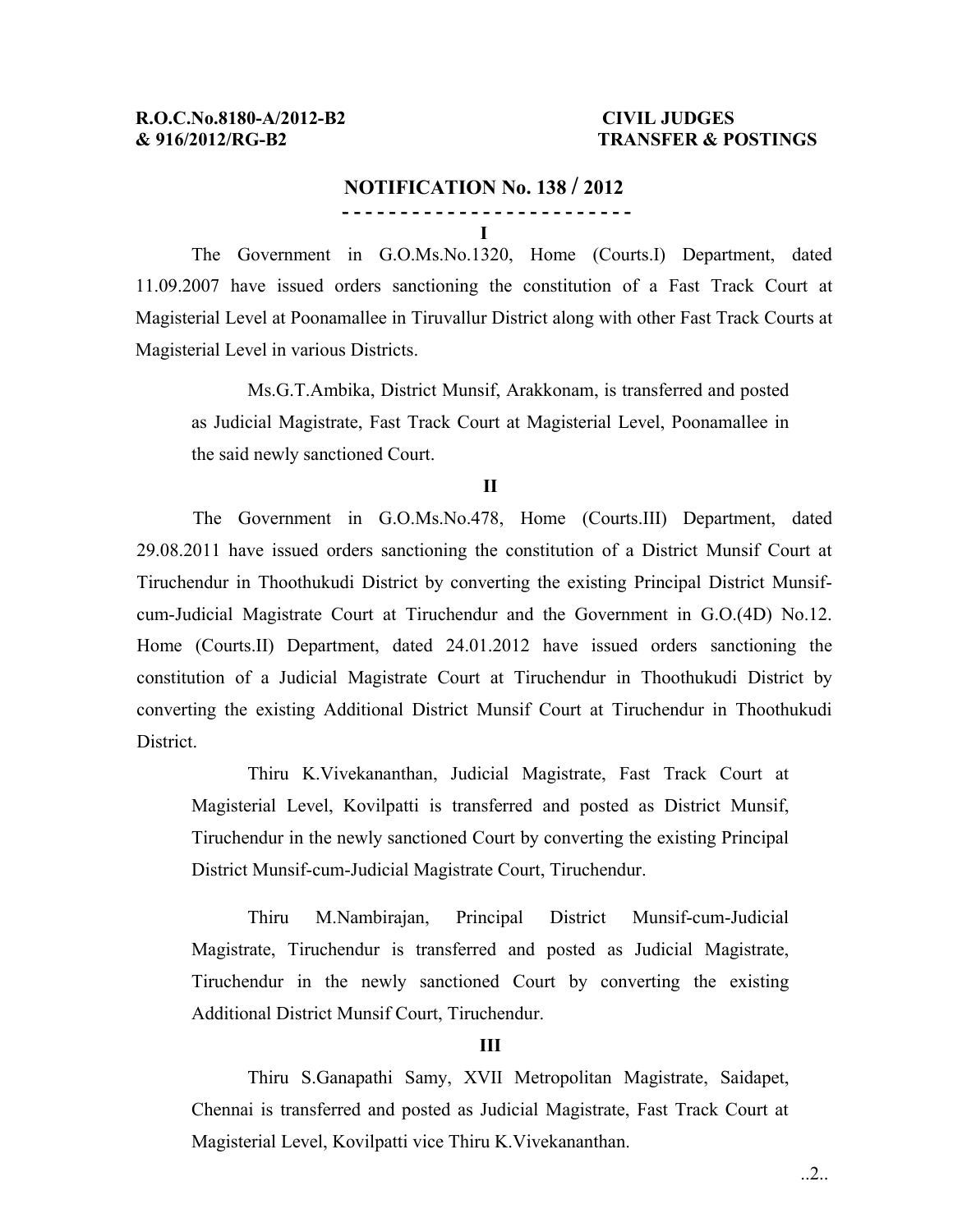Ms.N.Rajalakshmi, Judicial Magistrate, Tiruttani is transferred and posted as XVII Metropolitan Magistrate, Saidapet, Chennai vice Thiru S.Ganapathy Samy.

Thiru Daniel Haridoss, District Munsif-cum-Judicial Magistrate No.I, Wallajahpet is transferred and posted as Judicial Magistrate, Arokkonam in the existing vacancy.

Thiru S.Ravishankar, Judicial Magistrate No.II, Krishnagiri is transferred and posted as District Munsif, Coonoor in the existing vacancy.

Thiru K.Hariharan, Principal District Munsif-cum-Judicial Magistrate, Gudalur is transferred and posted as Judicial Magistrate, Uthagamandalam in the existing vacancy.

DATED : 30.07.2012. REGISTRAR GENERAL

# HIGH COURT, MADRAS. Sd/- G.CHOCKALINGAM

## **To**

- 1. Ms.G.T.Ambika, District Munsif, Arakonam.
- 1. Thiru K.Vivekananthan, Judicial Magistrate, Fast Track Court at Magisterial Level, Kovilpatti.
- 2. Thiru M.Nambirajan, Principal District Munsif-cum-Judicial Magistrate, Tiruchendur.
- 3. Thiru S.Ganapathi Samy, XVII Metropolitan Magistrate, Saidapet, Chennai.
- 4. Ms.N.Rajalakshmi, Judicial Magistrate, Tiruttani.
- 5. Thiru Daniel Haridoss, District Munsif-cum-Judicial Magistrate No.I, Wallajahpet.
- 6. Thiru S.Ravishankar, Judicial Magistrate No.II, Krishnagiri.
- 7. Thiru K.Hariharan, Principal District Munsif-cum-Judicial Magistrate, Gudalur.
- 8. The District Munsif, Arakkonam.
- 9. The Judicial Magistrate, Fast Track Court at Magisterial Level, Kovilpatti.
- 10.The Principal District Munsif-cum-Judicial Magistrate, Tiruchendur.
- 11.The XVII Metropolitan Magistrate, Saidapet, Chennai.